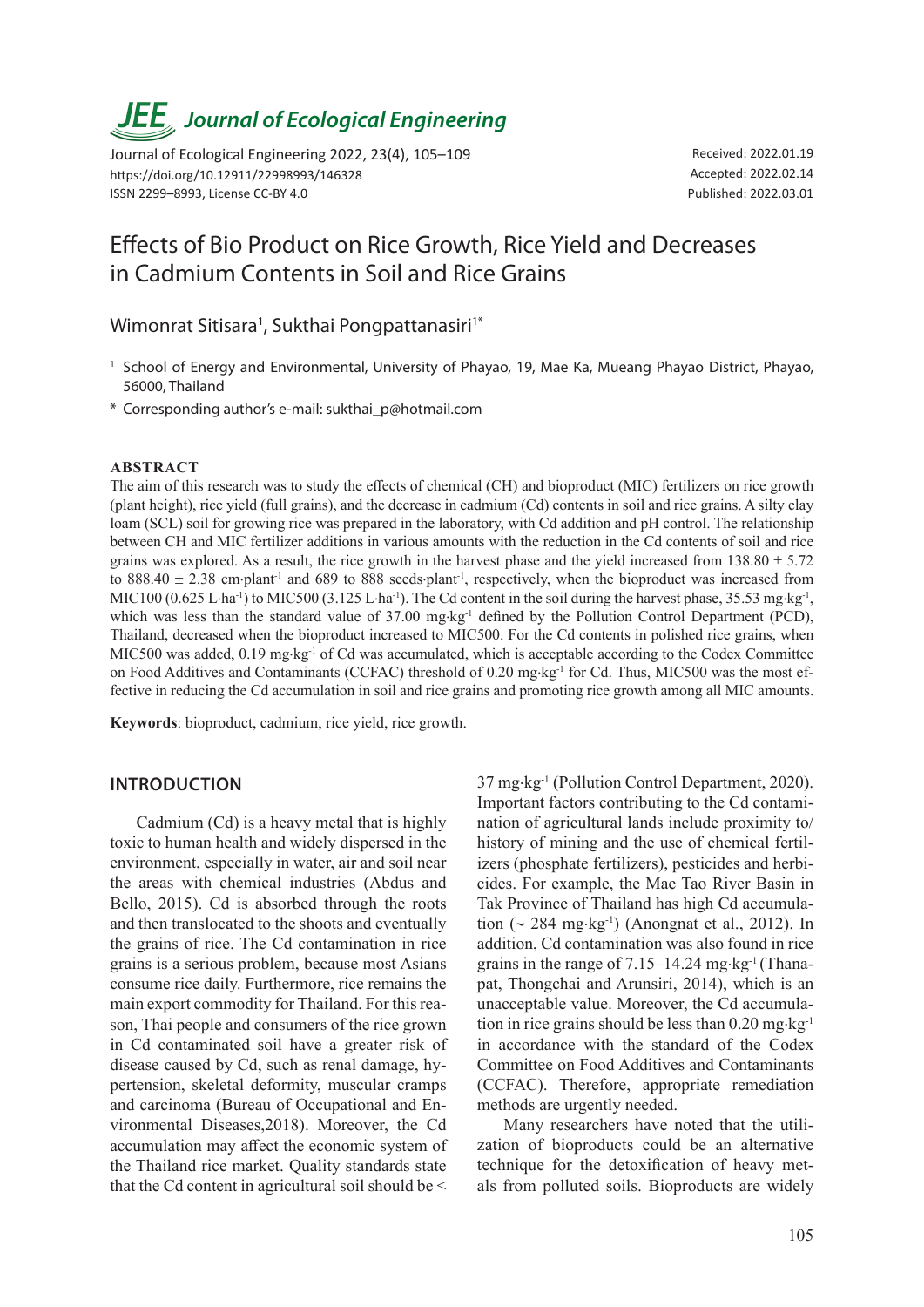used for the treatment of soil pollution and have been adopted extensively because of their costeffectiveness and rapid implementation. Recently, Xiaoyan et al. (2016) reported that microorganisms reduced the accumulation of Cd in rice grains. In addition, in 2018, Quan Zhang et al. (2018) reported that Cd contamination in the soil and rice grains was reduced due to the addition of *Proteobacteria* and *Geobacter* in optimum amounts. Therefore, a bioproduct can reduce and accumulate  $Cd^{2+}$  ions in soil and rice grains. Moreover, *Azotobacter sp.* can fix nitrogen (N<sub>2</sub>) and create antibiotic substances to inhibit the growth of fungi in the soil, aiding rice growth (Abderrahim et al., 2012). *Nitrobactor sp.* plays an important role in the nitrogen cycle by oxidizing nitrite into nitrate in soil, leading to the oxidation of nitrite ions (NO2−) into nitrate ions (NO3−), which supports plant growth (Shun et al., 2018). In addition, an essential factor for growing rice is the soil pH. The optimum pH value for enzyme protease activity in *Bacillus sp.* was pH 8–9, and the activity was stable at alkaline pH.

Recently, Baithong Co., Ltd. of Thailand has developed a bioproduct. Bioproducts (MICs) include many bacteria and microorganisms. Therefore, in this study, the efficiency of these bioproducts at various amounts, MIC100, MIC300 and MIC500, at reducing Cd contamination in soil and rice grains was evaluated. Moreover, the effects of these MIC contents on rice growth (plant height) and yield (full grains) were also studied.

# **EXPERIMENTAL PROCESSES**

## **Soil sample collection and storage**

Silty clay loam (SCL) with initial values including pH of 7.76, electrical conductivity of 31 µs⋅cm<sup>-1</sup> and density of 1.10 kg⋅cm<sup>-2</sup> was determined to be variable controls for this work. The organic matter (OM) content in the soil was estimated by using the Walkley-Black technique (FeSO<sub>4</sub> titrations). The OM presented a high value  $(33.10 \text{ mg} \cdot \text{kg}^{-1})$ , which is above the standard value of the Food and Agriculture Organization of the United Nations (FAO) (25-35 mg⋅kg-1). The chemical composition of the rice plants consisted of total nitrogen (N) of  $3.22$  g⋅kg<sup>-1</sup>, total phosphorus  $(P_2O_5)$  of 1.31 mg⋅kg<sup>-1</sup> and potassium  $(K_2O)$ of 32.57 mg⋅kg-1. Then, the soil was sieved to approximately 2.00 mm and packed into a zip-lock

plastic bag, with 2.50 kg⋅bag<sup>-1</sup>. After that, each pseudo total soil in a zip-lock bag was mixed with a solution of 250 mL and soaked in the zip-lock bag for 2 weeks. In the final step, the zip-lock bag was opened and then dried, and pseudo total soil (with mixed solution) was added for 2 weeks (Wuana et al., 2010).

After 2 weeks, the dried pseudo total soil was mixed with cadmium nitrate  $(Cd (NO<sub>3</sub>)<sub>2</sub>·4H<sub>2</sub>O)$  at a ratio of 10:1 (soil: cadmium nitrate abbreviation of Cd-soil). Then, bioproducts (microorganisms) and chemical fertilizer (CH) were added to the Cd-amended soil.

The bioproducts had a bacterial concentration of 1.0 × 107 CFU⋅mL-1 and included *Achormobacter* sp., *Azotobacter* sp., *Bacillus safensis* subsp. *Safensis* and *Nitrobactor* sp. The *Bacillus safensis* subsp. presented 16 s rDNA with a value of approximately 99.93%. This result was confirmed by the Biodiversity Center at the Thailand Institute of Science and Technology Research.

#### **Experimental design**

The Cd-amended soil was mixed with chemical fertilizer (CH) and bioproducts (with various minimal inhibitory concentrations; MICs). CH with an N-P-K ratio of 16-20-0 was applied to the Cd-amended soil at a rate of 125 kg⋅ha<sup>-1</sup>. The MICs of bioproducts from Baithong Co., Ltd. varied with the pH of the bioproduct solution (8.40, 8.60 and 8.81), values that did not exceed the scope of the influence of soil pH on nutrient availability, were as follows: MIC100, MIC300 and MIC500, with quantities of 0.625, 1.875 and 3.125 L⋅ha-1, respectively.

#### **Characterizations**

The efficiency of chemical fertilizer and bioproducts (minimal inhibitory concentrations –MICs) on rice growth (plant height) and the cadmium content in soil were examined at 3 rice development phases, including the vegetative, reproductive and harvest phases. The collected rice grain was dried at 65°C for 48 h. The yield of rice (full grains) was compared with the proportion of CH and bioproducts added at various concentrations in the harvest phase. The available Cd in rice grains was estimated by atomic absorption spectrometry (AAS) with a 228.80 nm wavelength, 0.50 mm slit width and air-acetylene flame type.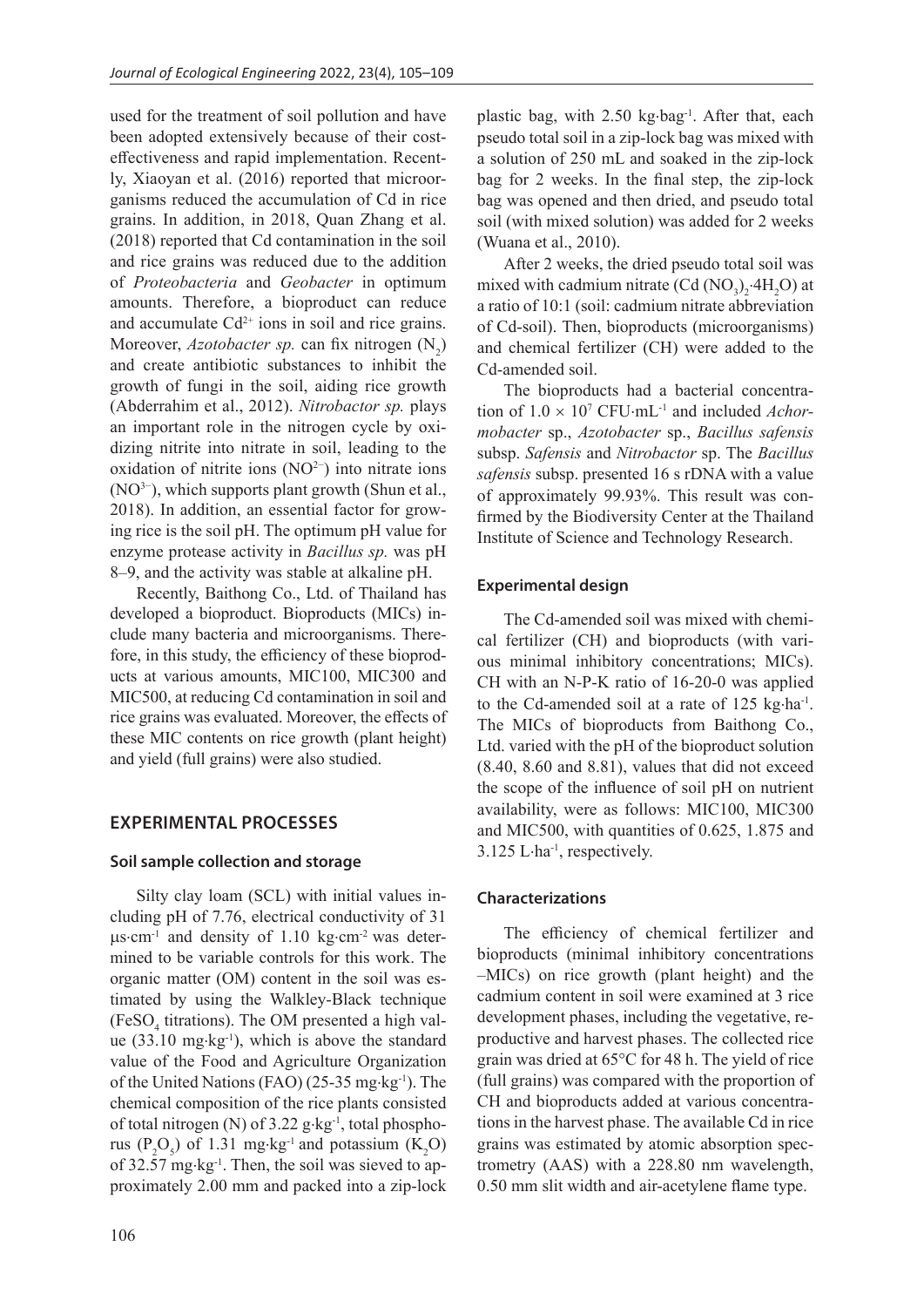# **RESULTS AND DISCUSSION**

Figure 1 shows the relationship of chemical and bioproduct fertilizer applications with various MIC contents from 0.625, 1.875 and 3.125 L⋅ha<sup>-1</sup> to the height of rice plants. For the vegetative phase, the height of the rice plants was 61.80 cm⋅plant<sup>-1</sup> with the addition of the CH fertilizer, but the height of the rice plants increased from 52.40 to 83.80 cm⋅plant-1 with increasing MIC fertilizer contents from 0.625 L⋅ha<sup>-1</sup> to 3.125 L⋅ha<sup>-1</sup> (MIC100 to MIC500). The height of the rice plants at the reproductive phase was 97.20 cm⋅plant-1 when the CH fertilizer was added, which was higher than that when the MIC fertilizer was added. Initially, the microorganisms in bioproducts use organic matter for growth and cell expansion. The organic matter was reduced from MIC100 to MIC500 by approximately 1.10–5.00 g.kg-1. At this level, microorganisms act on nitrogen fixation and digestion of soil organic matter, benefiting plant growth. The plant height in the harvest phase was 142.80 cm⋅plant<sup>-1</sup> with the addition of CH fertilizer and increased from 138.80 to 160.80 cm⋅plant-1 when the MIC fertilizer contents increased from 0.625 L⋅ha-1 to 3.125 L⋅ha-1.

The yield of rice (full grains) was determined after the harvest phase, and the result is shown in Fig. 2. The 1000 grain weight results indicated that the yield components under the addition of CH fertilizer were significantly higher than under MIC fertilizer addition. The effect of the MIC concentrations on the yield of rice was unremarkable, which may be attributed to the microorganisms in the soil. From this result, the rice yield was significantly enhanced when MIC fertilizer was increased from 0.625 L⋅ha<sup>-1</sup> to  $3.125$  L⋅ha<sup>-1</sup> (Figure 2).

The relationships of the decreasing Cd concentrations and different fertilizers with the 3 growth stages, the vegetative, reproductive and harvest phases, are shown in Figure 3. The Cd concentrations in soil at the vegetative phase showed a value of approximately 93.54 mg⋅kg<sup>-1</sup> when CH fertilizer was added, and Cd concentrations rapidly decreased with MIC fertilizer addition. A slight loss of stability in Cd concentrations in soil due to the addition of CH fertilizer was observed. Xiao-Qing et al. (2016) reported that the Cd concentration in soil was maintained by the addition of phosphate fertilizer (CH fertilizer). The increasing MICs of bioproducts from 0.625



**Figure 1.** The relationship of chemical and bioproduct fertilizers (x-axis) and the height of the rice plants at 3 growth stages, the vegetative, reproductive and harvest phases



Figure 2. The 1000 grain yield of rice (full grains)



**Figure 3.** Cadmium concentrations (mg⋅kg-1) in soil under different fertilizers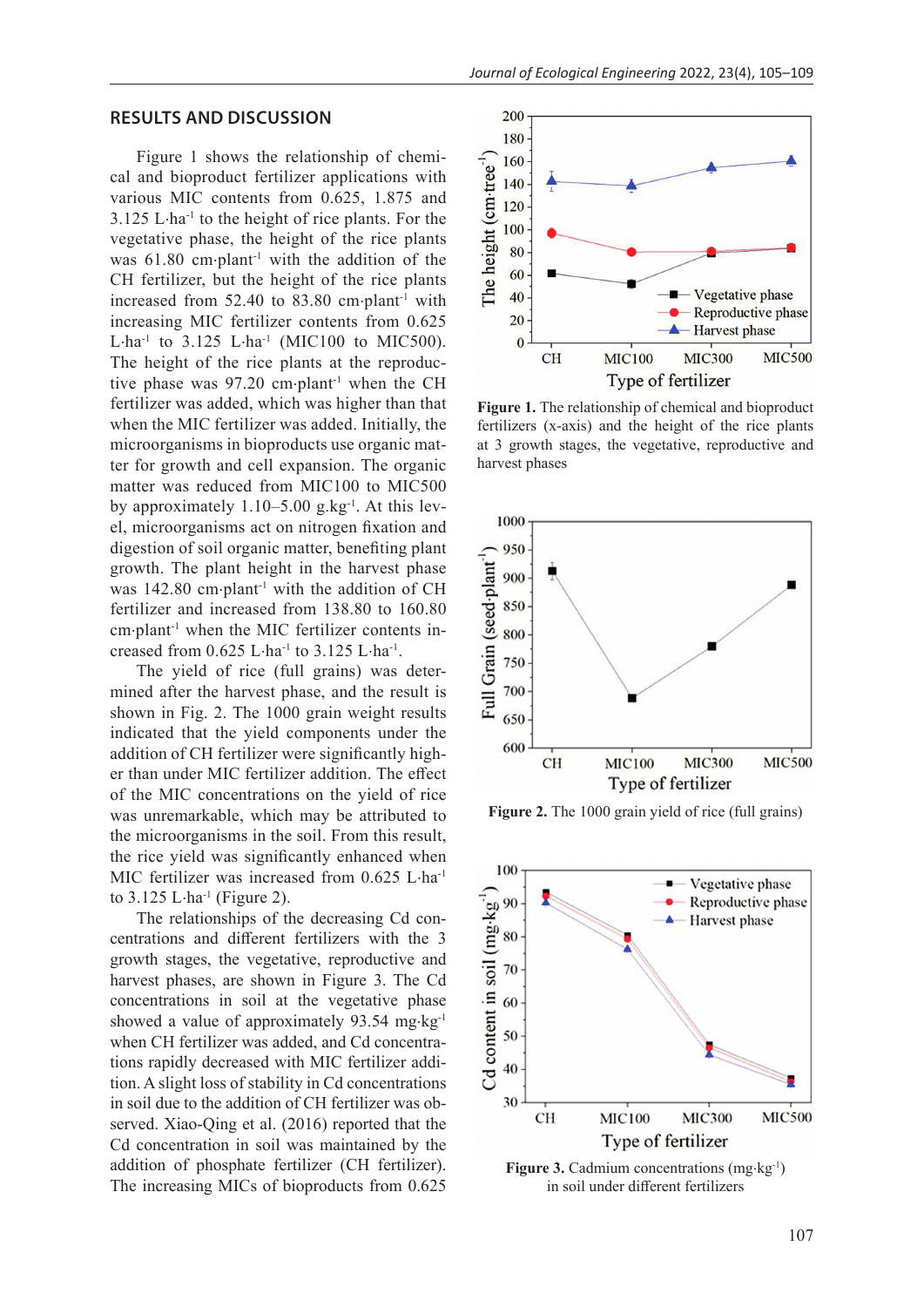L⋅ha<sup>-1</sup> to 3.125 L⋅ha<sup>-1</sup> led to a continuous decrease in Cd concentrations from 80.55 to 37.48  $mg \cdot kg^{-1}$ , respectively. In the reproductive phase and harvest phase, the Cd concentrations tended to be the same as those in the vegetative phase. At the harvest phase, MIC500 addition resulted in the Cd concentrations of 35.53 mg⋅kg-1, which is lower than the standard value  $(37.00 \text{ mg} \cdot \text{kg}^{-1})$  defined by the Pollution Control Department; PCD, Thailand. The decreasing Cd concentrations associated with the different fertilizers were CH >  $MIC100 > MIC300 > MIC500.$ 

The relationships of the decreasing Cd concentrations and different fertilizers with the harvest phase are shown in Figure 4. In the present study, the Cd content in polished rice grains significantly decreased when the type of fertilizer was changed from CH to MIC. The Cd concentration under CH fertilizer was 0.51 mg⋅kg-1, which is high and presents health risks. For bioproducts, the Cd concentrations continuously decreased from  $0.45$  to  $0.19$  mg⋅kg<sup>-1</sup> when MICs increased from MIC100 to MIC500. Thus, the addition of MIC500  $(3.125 \text{ L} \cdot \text{ha}^{-1})$  led to a Cd value of 0.19  $mg \cdot kg^{-1}$ , which was lower than the standard value of 0.20 mg⋅kg-1 defined by the Codex Committee on Food Additives and Contaminants (CCFAC). Yuling et al. (2018) compared the amount of Cd accumulated in rice and found that rice grains grown in soil containing bacteria were lower than those grown in soil that did not contain bacteria. In the experiment, the plants were grown at 0.1 mg. kg-1 and had maximum biosorption capacities of 31.95 mg.  $g^{-1}$  and 24.01 mg.  $g^{-1}$ , respectively.



**Figure 4.** Cadmium concentration (mg⋅kg-1) in polished rice under different fertilizers

Decreased Cd contents associated with different fertilizer and microorganism contents may be the result of inhibition of the enzymes responsible for increasing the Cd contents. This result suggests that MIC fertilizer has much greater influence on the decrease in Cd in soil and rice grains than CH fertilizer at all concentrations.

# **CONCLUSIONS**

This study highlights the effects of chemical fertilizer and bioproducts on rice growth (plant height), yield (full grains), and the decrease in cadmium contents in soil and rice grains. The results showed that the highest number of rice plants in the harvest phase was observed with the addition of MIC500. For the yield of rice (full grains in 1000), the addition of CH led to good growth of rice grains, indicated by  $\geq$ 900 full grains in 1000 grains. The lowest Cd contamination in soil and polished rice grains was exhibited when MIC500 was added. The Cd contents in the soil and polished rice grains decreased by  $35.53$  mg⋅kg<sup>-1</sup> and  $0.19$  mg⋅kg<sup>-1</sup>, respectively, which are levels lower than those outlined by the Pollution Control Department (PCD), Thailand, for the soil and the Codex Committee on Food Additives and Contaminants (CCFAC) for rice grains.

#### **Acknowledgements**

This research has been funded by the Research and Researchers for Industrial (RRI) under the operation of the Thailand Research Fund (TRF) and Baitoung Company Limited.

# **REFERENCES**

- 1. Aasfar A., Bargaz A., Yaakoubi K., Hilali A., Bennis I., Zeroual Y., Kadmiri I.M. 2021.Nitrogen Fixing Azotobacter Species as Potential Soil Biological Enhancers for Crop Nutrition and Yield Stability. frontiers in Microbiology, 12, 1–19.
- 2. Abdus-Salam N., Bello M. 2015.Kinetics, thermodynamics and competitive adsorption of lead and zinc ions onto termite mound. International Journal of Environmental Science and Technology, 12, 3417–3426.
- 3. Bureau of Occupational and Environmental Diseases. 2018. Situation report: Diseases and health hazards from work and environment in 2017.